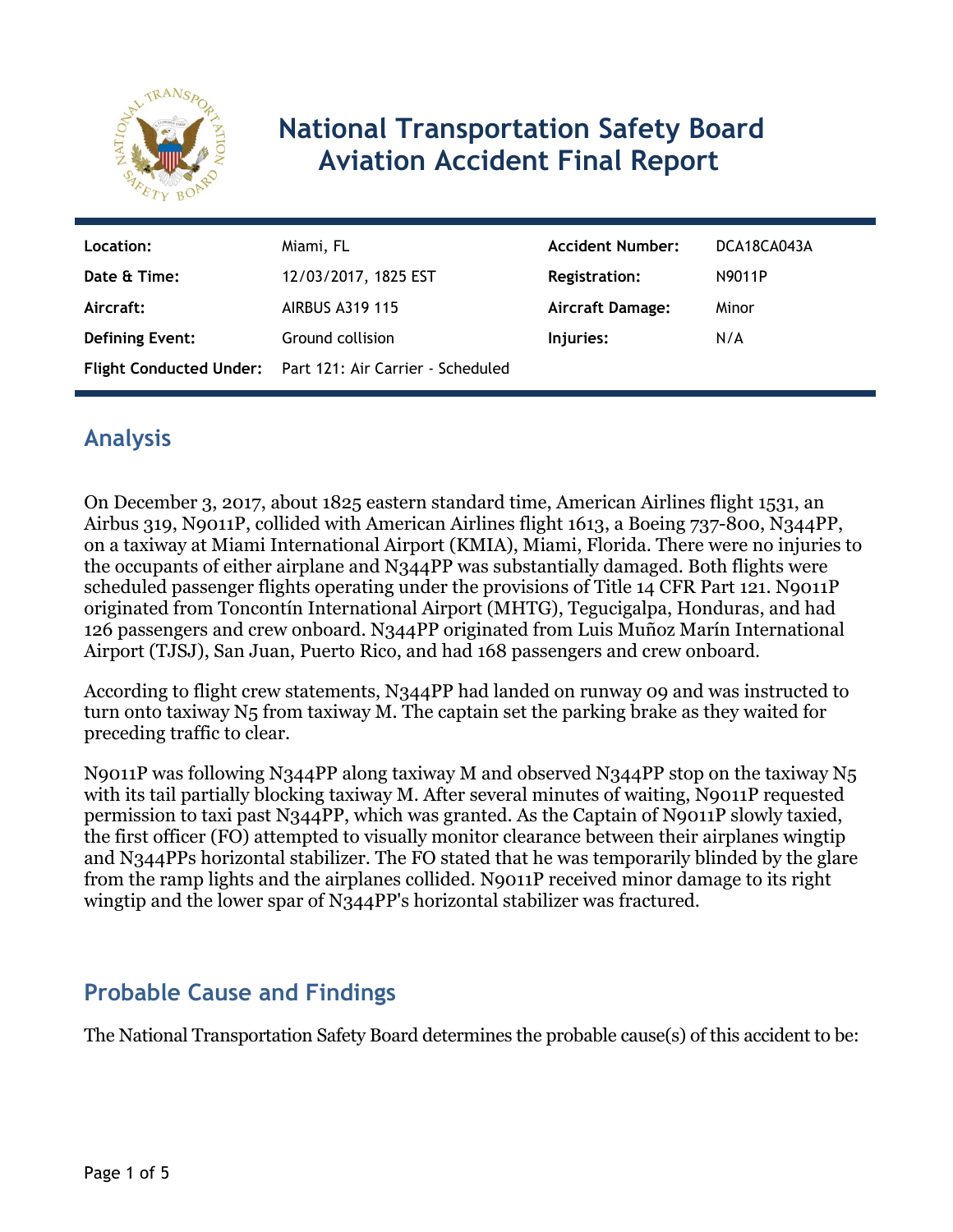The failure of the flight crew of N9011P to maintain an appropriate clearance from N344PP, which was stopped on the taxiway.

**Findings**

Personnel issues **Incorrect action performance** - Flight crew (Cause)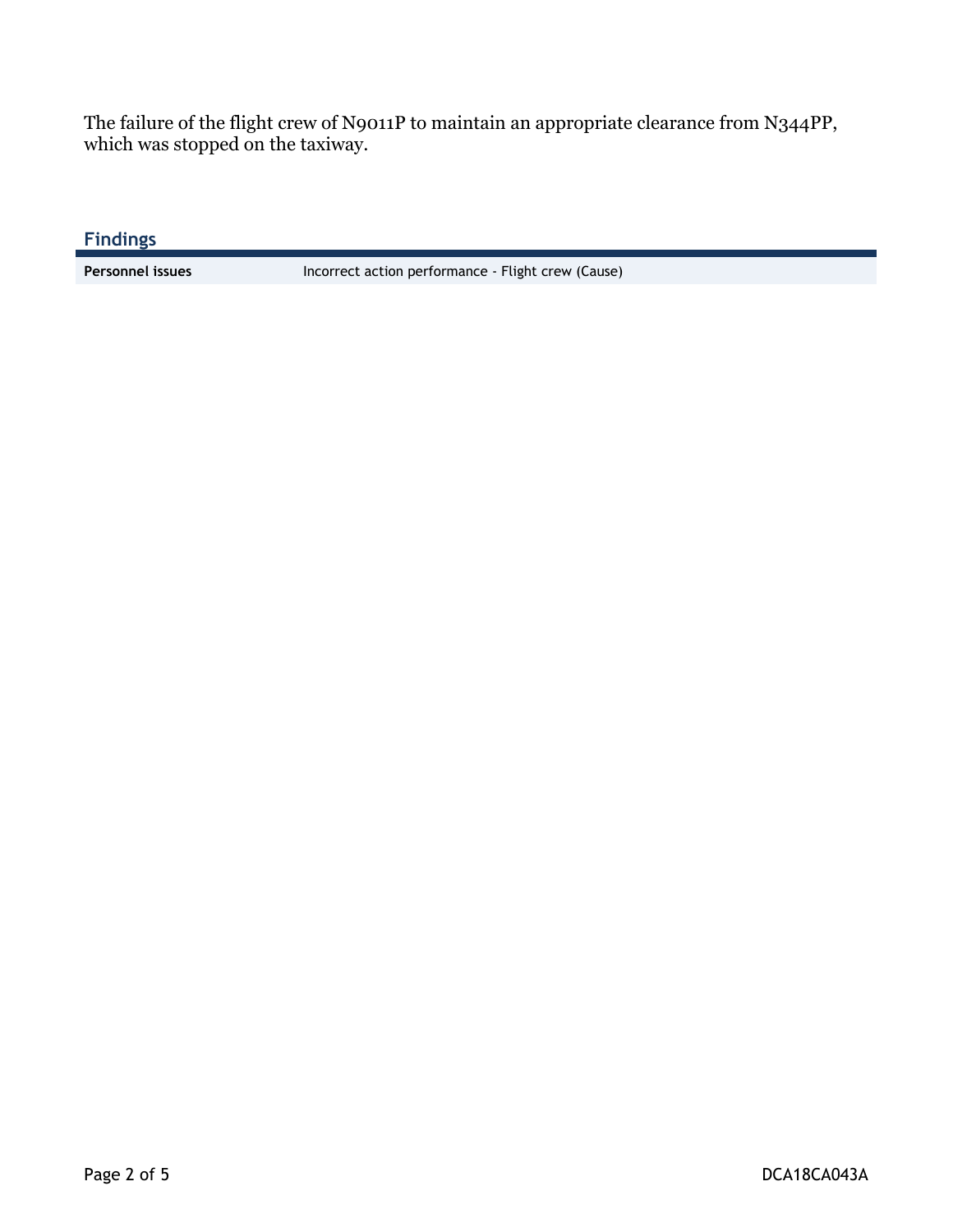# **Factual Information**

### **History of Flight**

**Taxi-from runway** Ground collision (Defining event)

### **Pilot Information**

| Certificate:                     | Airline Transport                      | Age:                                                                                             | 61, Male   |
|----------------------------------|----------------------------------------|--------------------------------------------------------------------------------------------------|------------|
| Airplane Rating(s):              | Multi-engine Sea                       | Seat Occupied:                                                                                   | Left       |
| <b>Other Aircraft Rating(s):</b> | None                                   | <b>Restraint Used:</b>                                                                           | 5-point    |
| Instrument Rating(s):            | Airplane                               | <b>Second Pilot Present:</b>                                                                     | Yes        |
| Instructor Rating(s):            | None                                   | <b>Toxicology Performed:</b>                                                                     | No         |
| <b>Medical Certification:</b>    | Class 1 Without<br>Waivers/Limitations | Last FAA Medical Exam:                                                                           | 09/30/2017 |
| <b>Occupational Pilot:</b>       | Yes                                    | Last Flight Review or Equivalent:                                                                | 07/17/2017 |
| <b>Flight Time:</b>              | Command, all aircraft)                 | 20806 hours (Total, all aircraft), 3470 hours (Total, this make and model), 3470 hours (Pilot In |            |

## **Co-Pilot Information**

| Certificate:                     | Airline Transport                                                         | Age:                              | 53, Male   |
|----------------------------------|---------------------------------------------------------------------------|-----------------------------------|------------|
| Airplane Rating(s):              | Multi-engine Land                                                         | Seat Occupied:                    | Right      |
| <b>Other Aircraft Rating(s):</b> | None                                                                      | <b>Restraint Used:</b>            | 5-point    |
| Instrument Rating(s):            | Airplane                                                                  | <b>Second Pilot Present:</b>      | Yes        |
| Instructor Rating(s):            | None                                                                      | <b>Toxicology Performed:</b>      | No         |
| <b>Medical Certification:</b>    | Class 1 Without<br>Waivers/Limitations                                    | Last FAA Medical Exam:            | 06/14/2017 |
| <b>Occupational Pilot:</b>       | Yes.                                                                      | Last Flight Review or Equivalent: | 04/06/2017 |
| <b>Flight Time:</b>              | 5823 hours (Total, all aircraft), 1556 hours (Total, this make and model) |                                   |            |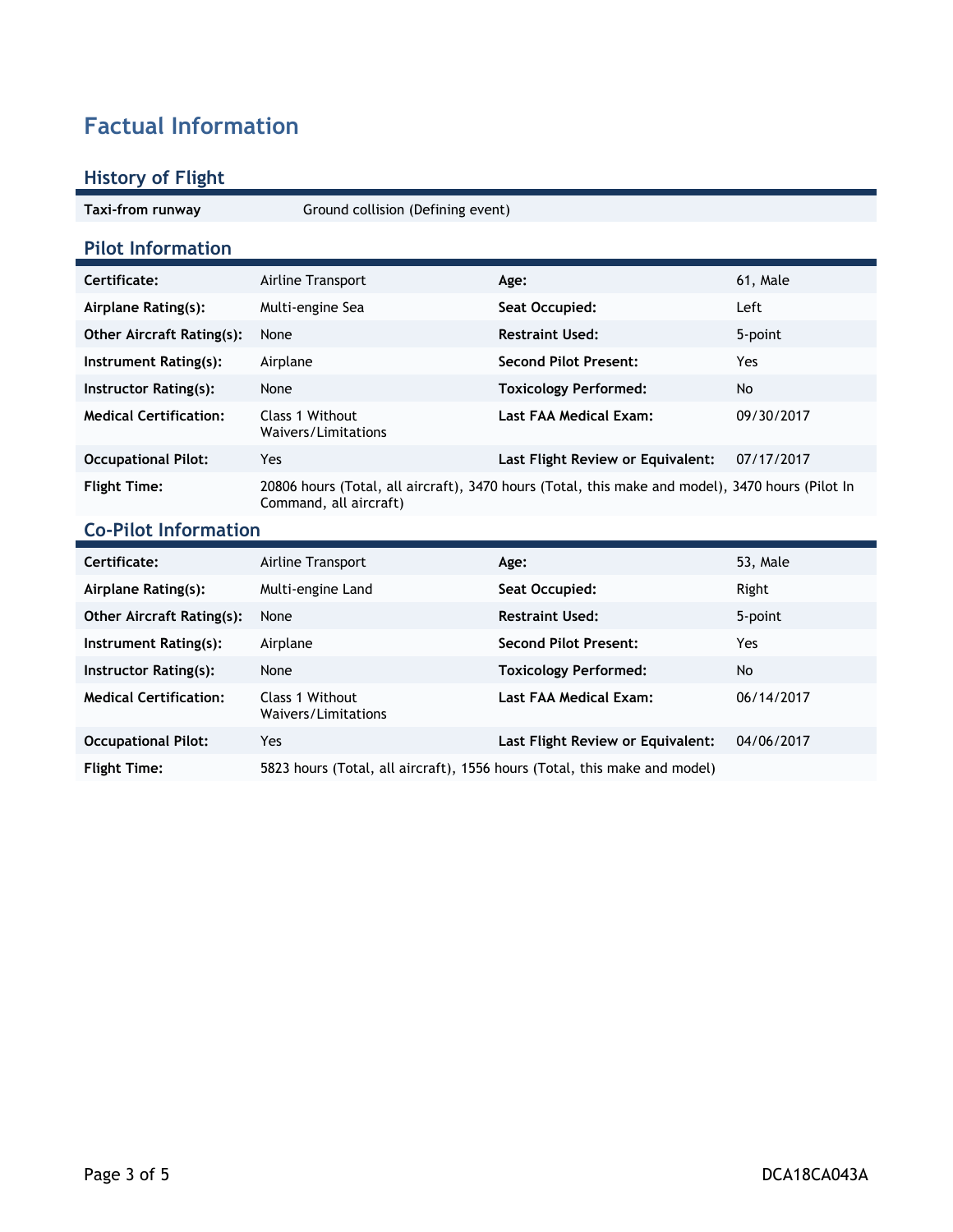## **Aircraft and Owner/Operator Information**

| Aircraft Make:                    | <b>AIRBUS</b>                                   | <b>Registration:</b>                     | N9011P             |
|-----------------------------------|-------------------------------------------------|------------------------------------------|--------------------|
| Model/Series:                     | A319 115 112                                    | <b>Aircraft Category:</b>                | Airplane           |
| <b>Year of Manufacture:</b>       | 2013                                            | <b>Amateur Built:</b>                    | <b>No</b>          |
| Airworthiness Certificate:        | Transport                                       | <b>Serial Number:</b>                    | 5798               |
| Landing Gear Type:                | Retractable - Tricycle                          | Seats:                                   |                    |
| Date/Type of Last Inspection:     |                                                 | <b>Certified Max Gross Wt.:</b>          | 166449 lbs         |
| Time Since Last Inspection:       |                                                 | Engines:                                 | 2 Turbo Fan        |
| Airframe Total Time:              |                                                 | <b>Engine Manufacturer:</b>              | <b>CFM INTL</b>    |
| ELT:                              |                                                 | <b>Engine Model/Series:</b>              | CFM56-5B6          |
| <b>Registered Owner:</b>          | <b>WELLS FARGO BANK</b><br>NORTHWEST NA TRUSTEE | <b>Rated Power:</b>                      | $0$ hp             |
| Operator:                         | American Airlines                               | <b>Operating Certificate(s)</b><br>Held: | Flag carrier (121) |
| <b>Operator Does Business As:</b> |                                                 | <b>Operator Designator Code:</b>         | AALA               |

## **Meteorological Information and Flight Plan**

| <b>Conditions at Accident Site:</b>     | <b>Visual Conditions</b> | <b>Condition of Light:</b>                     | Night                            |
|-----------------------------------------|--------------------------|------------------------------------------------|----------------------------------|
| <b>Observation Facility, Elevation:</b> | MIA, 9 ft msl            | Distance from Accident Site:                   | 0 Nautical Miles                 |
| <b>Observation Time:</b>                | 2253 UTC                 | Direction from Accident Site:                  | $0^{\circ}$                      |
| Lowest Cloud Condition:                 | Clear                    | Visibility                                     | 10 Miles                         |
| Lowest Ceiling:                         |                          | Visibility (RVR):                              |                                  |
| Wind Speed/Gusts:                       | 7 knots /                | <b>Turbulence Type</b><br>Forecast/Actual:     | / None                           |
| <b>Wind Direction:</b>                  | $50^{\circ}$             | <b>Turbulence Severity</b><br>Forecast/Actual: | / N/A                            |
| <b>Altimeter Setting:</b>               | 30.07 inches Hg          | <b>Temperature/Dew Point:</b>                  | $25^{\circ}$ C / 18 $^{\circ}$ C |
| <b>Precipitation and Obscuration:</b>   |                          |                                                |                                  |
| <b>Departure Point:</b>                 | Tegusigalpa, FN (TGU)    | Type of Flight Plan Filed:                     | IFR.                             |
| Destination:                            | Miami, FL (MIA)          | <b>Type of Clearance:</b>                      | <b>IFR</b>                       |
| <b>Departure Time:</b>                  | 1503 CST                 | Type of Airspace:                              |                                  |

# **Airport Information**

| Airport:                  | Miami International (MIA) | <b>Runway Surface Type:</b>      | N/A            |
|---------------------------|---------------------------|----------------------------------|----------------|
| <b>Airport Elevation:</b> | 9 ft                      | <b>Runway Surface Condition:</b> | <b>Unknown</b> |
| Runway Used:              | N/A                       | IFR Approach:                    | None           |
| Runway Length/Width:      |                           | <b>VFR Approach/Landing:</b>     | None           |